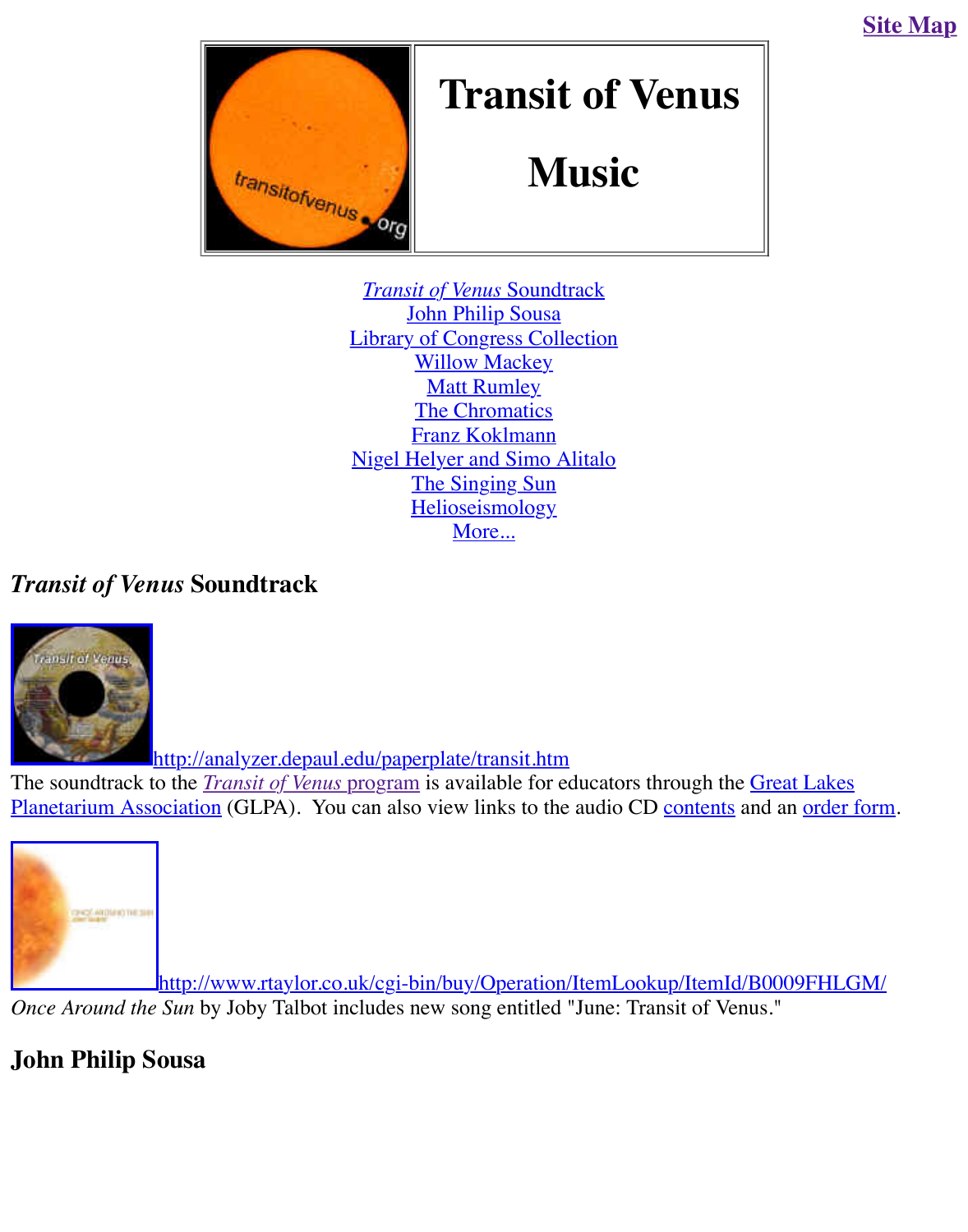

http://www.loc.gov/rr/perform/ihas/

[The Library of Co](http://lcweb2.loc.gov/cocoon/ihas/loc.natlib.ihas.100010997/enlarge.html?page=1§ion=&size=1024&from=pageturner)ngress has compiled a thorough collection of music related to the transit of V including John Philip Sousa's *Transit of Venus March*. You can see the entire history of Sousa' modern orchestrated version, and download a **FREE** band score. Sousa originally composed to the unveiling ceremony of the statue of Joseph Henry, the first Secretary of the Smithsonian In ceremony had been planned to occur before the 1882 transit, but didn't actually happen until A Henry, whose statue is now in front of the Smithsonian "Castle" in Washington, D.C., was on the U.S. Transition of Venus Commis[sion. \(More info from Sun-Earth Co](http://lcweb2.loc.gov/cocoon/ihas/loc.natlib.ihas.100010997/default.html)nnection Education Forum Venus Trans Reading- Music and Literature at http://sunearth.gsfc.nasa.gov/sunearthday/2004/vtbackmusic

#### http://www.transitofvenus.org/phmband-intro.mp3

Megan Dowell, Family Readiness Lead[er of the 428th](http://www.si.edu/archives/ihd/jhp/joseph01.htm) MP Company, and Chuck Bueter introd Sousa's *Transit of Venus March* at the Spring Band Concert; (audio only).

#### http://www.transitofvenus.org/phmband.mp3

The PHM Band performs John Philip Sousa's *Transit of Venus March* at the Spring Band Concert only).



http://johnwesleybarker.madasafish.com/compositions/transitofvenus.html

*Transit of Venus for Flutes* includes a solo study, a flute duet, and a concerto version, which co the transit of Venus while noting the presence of flutes in the South Pacific as recorded by Jam expedition; from John Wesley Barker. Image from

[http://transitofvenus.auckland.ac.nz/explorations/imggal/cooks\\_pg\\_arttahiti9.html.](http://johnwesleybarker.madasafish.com/compositions/transitofvenus.html) 



http://lcweb2.loc.gov/cocoon/ihas/html/venus/venus-othermusic.html

The Library of Congress features other transit-related music within its holdings.

[http://www.washingtonpost.com/ac2/wp-dyn/admin/emailfriend?contentId=A49214-](http://lcweb2.loc.gov/cocoon/ihas/html/venus/venus-othermusic.html) 2003Oct31&sent=no&referrer=emailarticle

Article in *Washington Post* details the efforts of Loras Schissel, the Virginia Grand Military Band, Steney Band, Steney Band, Steney Band, Steney Band, Steney Band, Steney Band, Steney Band, Steney Band, Steney Band, Ste Odenwald, and the Library of Congress to resurrect Sousa's *Transit of Venus March*. See *Dusti for Venus's Celestial March,* by Reilly Capps, October 31, 2003.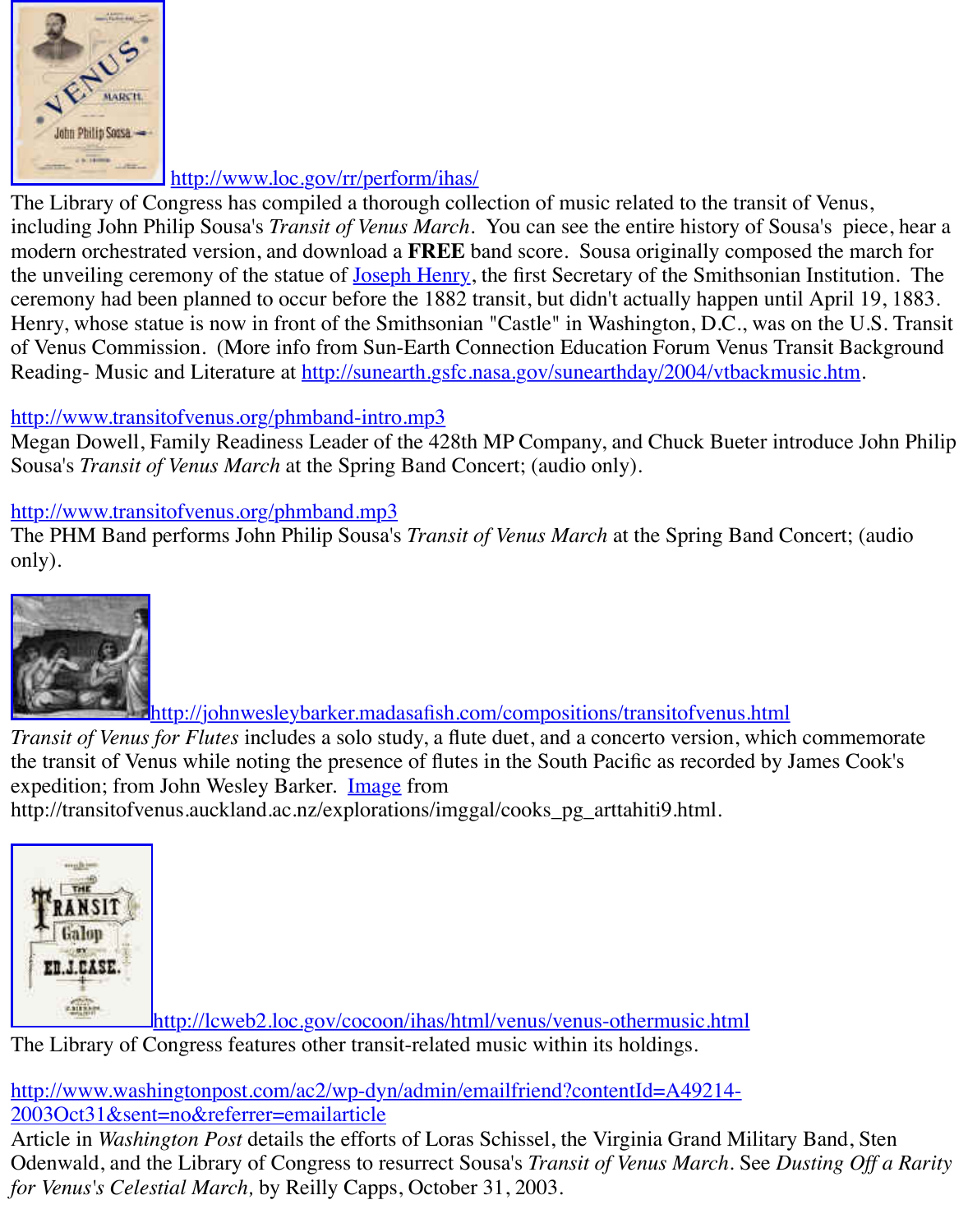$\min$  costs  $\phi$ 25.00 (plus OTD shipping) for a reprint of each published part on 8.5  $\pi$  11-inch p reproduce as many copies for your own use as necessary. You may call them at (480) 948-987 at The Detroit Concert Band, Inc.,

7443 East Butherus, Suite 100, Scottsdale, AZ 85260.

http://www.dws.org/sousa/mid/transit.mid John Philip Sousa's *Transit of Venus March*; (MIDI file). [Broken link, May 24, 2004]



#### http://www.wgpark.com/page.asp?pid=10

John Philip Sousa, the famous bandmaster, wrote a 1920 novel *Transit of Venus* about an imag photograph the event.

#### **[Willow Mack](http://www.wgpark.com/page.asp?pid=10)ey**



The following is excerpted from the 2004 Astronomical Calendar, courtesy of

Plenty more serious information will be found in our three-page section on the **TRANSIT OF VENUS.** But here is a chance to give the whole of the lighthearted song by Willow Mackey, New Zealand folksinger, which she composed for the 1969 bicentennial of Cook's voyage, and of which I quoted part in a much earlier Astronomical Calendar; I should have saved it for 2004. There is even space for the tune (which I hope I've remembered rightly) and—why not?—I'll show it by using my own keyless notation. Instead of the usual five-line stave, the groups of three lines represent the three main tones of the scale (first, third, and fifth, or tonic, mediant, and dominant) of whatever key you are using; for instance, in the key of C, they would be C, E, G; then C again, and so on. I've always (that is, since about age fourteen) jotted tunes in this system, which is a simple one for our Western modes (such as the major and minor) but might not suit some others.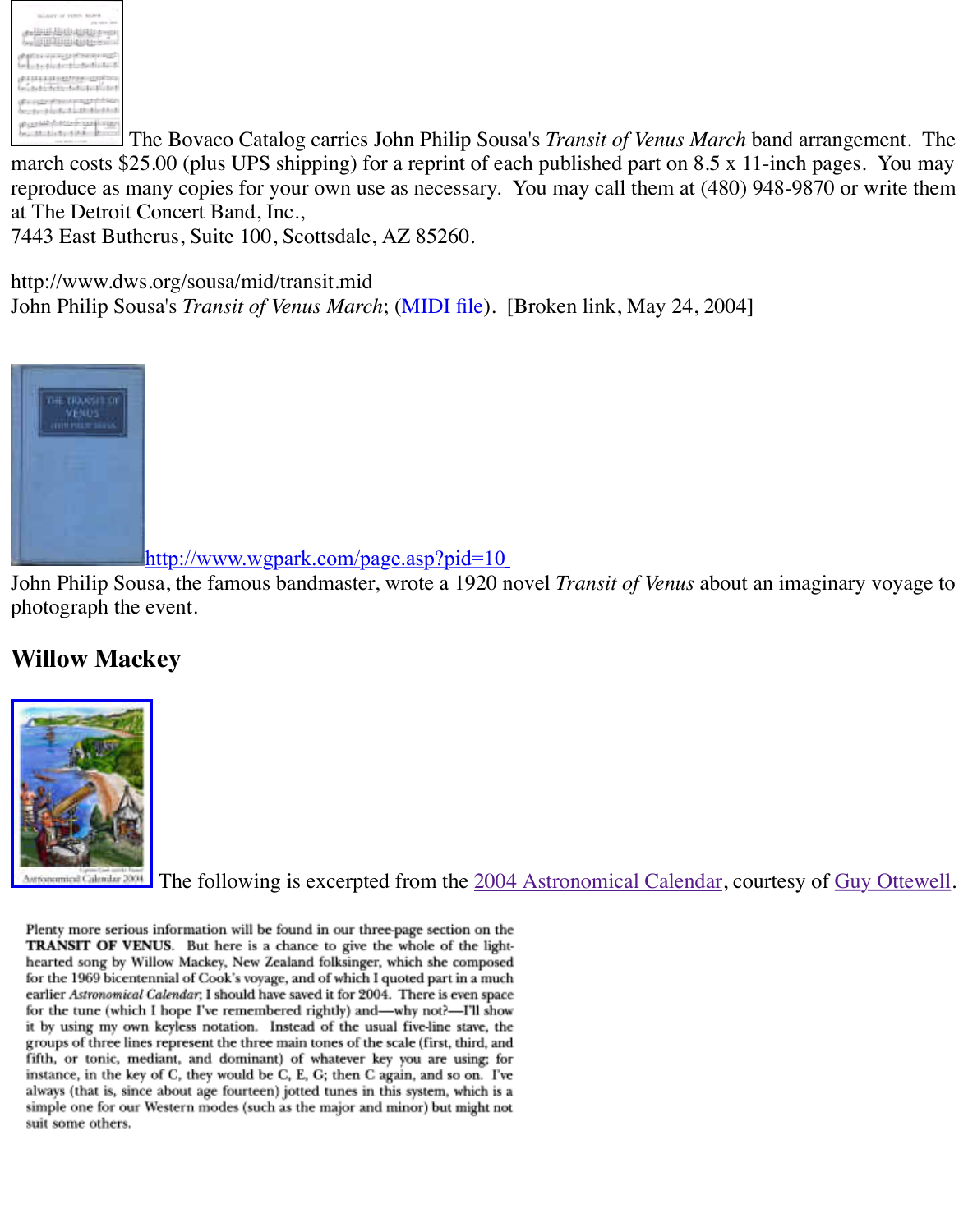

# **Matt Rumley**

The music of Matt Rumley is featured in the *Transit of Venus* program.

## **The Chromatics**



http://www.astrocappella.com/activities/

*Meet the Neighbors: Planets Around Nearby Stars* is an AstroCappella lesson plan to accompa *Dance of the Planets*. High school students investigate the dimming caused by a transit; determine a planety radius and orbital distance from transit data; and compare results of the extrasolar planetary sy solar system; ( PDF file).

# **[Franz Kokl](http://www.astrocappella.com/)[mann](http://www.astrocappella.com/activities/)**

http://www.jazzweekly.com/reviews/fkoglmann\_venus.htm Review of Franz Koklmann's *Venus in Transit* soundtrack.

# **Nigel Helyer and Simo Alitalo**

Excerpted from http://www.abc.net.au/classic/lroom/stories/s386919.htm: